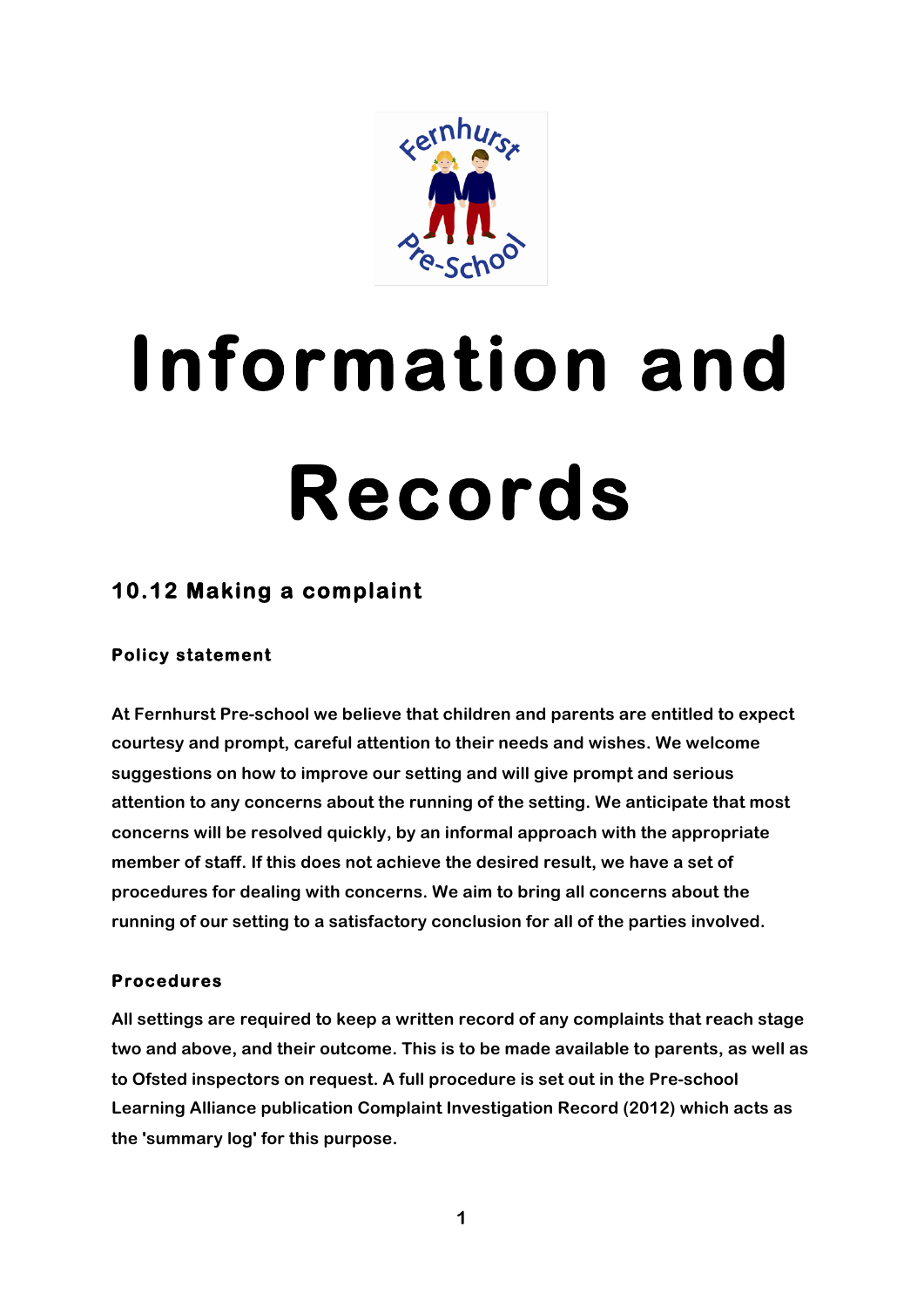## **Making a complaint**

## **Stage 1**

- § **Any parent who has a concern about an aspect of our setting's provision talks over his/her concerns with our Manager first of all.**
- § **Most complaints should be resolved amicably and informally at this stage.**
- § **We record the issue, and how it was resolved, in the child's file.**

# **Stage 2**

- **EXP** If this does not have a satisfactory outcome, or if the problem recurs, the parent **moves to this stage of the procedure by putting the concerns or complaint in writing.**
- § **For parents who are not comfortable with making written complaints, there is a template form for recording complaints in the Complaint Investigation Record; the form may be completed our Manager and signed by the parent.**
- § **Our setting stores all information relating to written complaints from parents in the child's personal file. However, if the complaint involves a detailed investigation, our Manager may wish to store all information relating to the investigation in a separate file designated for this complaint.**
- § **When the investigation into the complaint is completed, our Manager meets with the parent to discuss the outcome.**
- § **We inform parents of the outcome of the investigation within 28 days of him/her making the complaint.**
- When the complaint is resolved at this stage, we log the summative points in our **Complaint Investigation Record, which is made available to Ofsted on request.**

#### **Stage 3**

- § **If the parent is not satisfied with the outcome of the investigation, he or she requests a meeting with the setting Manager and the Chair. The parent may have a friend or partner present if they prefer and our Manager should have the support of the management team.**
- § **An agreed written record of the discussion is made, as well as any decision or action to take as a result. All of the parties present at the meeting sign the record and receive a copy of it.**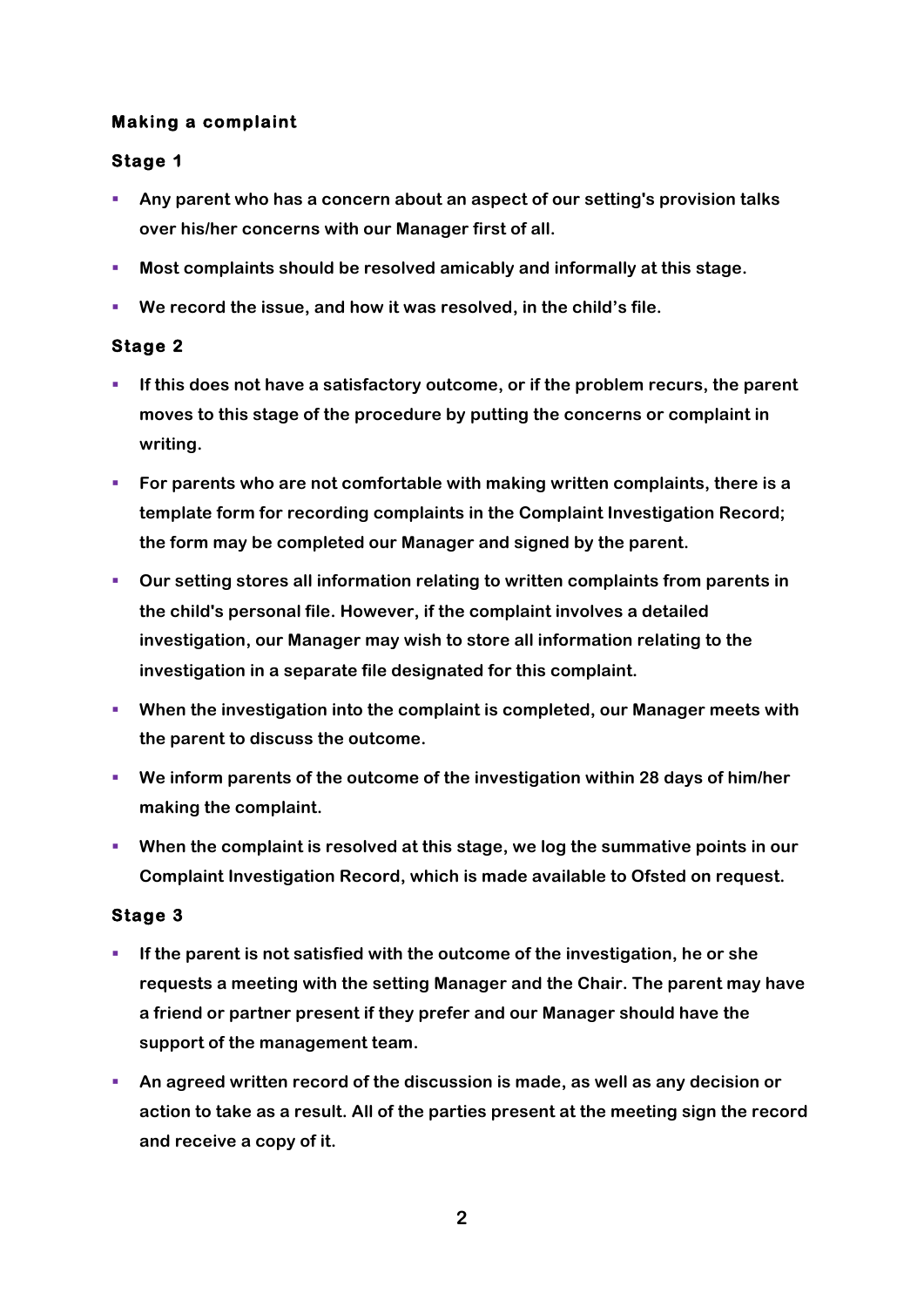§ **This signed record signifies that the procedure has concluded. When the complaint is resolved at this stage, we log the summative points in our Complaint Investigation Record.**

#### **Stage 4**

- § **If at the stage three meeting the parent cannot reach agreement with us, we invite an external mediator to help to settle the complaint. This person should be acceptable to both parties, listen to both sides and offer advice. A mediator has no legal powers, but can help us to define the problem, review the action so far and suggest further ways in which it might be resolved.**
- § **Staff or volunteers within the Pre-school Learning Alliance are appropriate persons to be invited to act as mediators.**
- § **The mediator keeps all discussions confidential. S/he can hold separate meetings with our staff and the parent, if this is decided to be helpful. The mediator keeps an agreed written record of any meetings that are held and of any advice s/he gives.**

# **Stage 5**

- When the mediator has concluded her/his investigations, a final meeting between **the parent and our Manager and Chair is held. The purpose of this meeting is to reach a decision on the action to be taken to deal with the complaint. The mediator's advice is used to reach this conclusion. The mediator is present at the meeting if all parties think this will help a decision to be reached.**
- § **A record of this meeting, including the decision on the action to be taken, is made. Everyone present at the meeting signs the record and receives a copy of it. This signed record signifies that the procedure has concluded.**

# **The role of the Office for Standards in Education, Children's Services and Skills (Ofsted), the Local Safeguarding Children Board and the Information Commissioner's Office**

§ **Parents may approach Ofsted directly at any stage of this complaints procedure. In addition, where there seems to be a possible breach of the setting's registration requirements, it is essential to involve Ofsted as the registering and inspection body with a duty to ensure the Safeguarding and Welfare Requirements of the Early Years Foundation Stage are adhered to.**